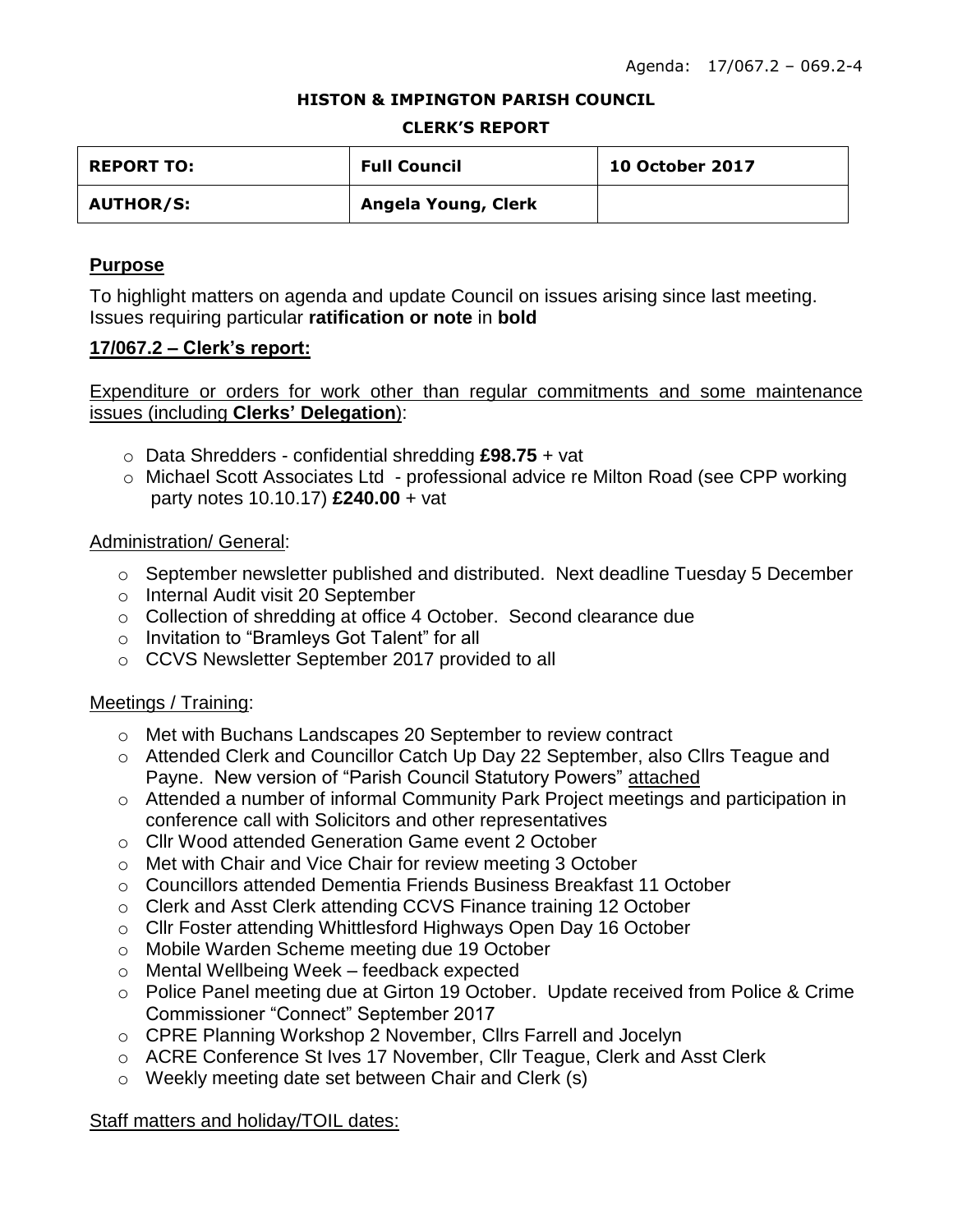- o **AY now routinely takes Wednesday as day off. LM continues to take Fridays**. Both are subject to change if diary/workload dictates
- $\circ$  COB works 37 hours Monday Friday
- o **Please note clerk(s) holiday dates in your diary if you are affected**.
- o COB annual leave/TOIL: 19 27 October
- o SC annual leave: 14-15 October; 4 November
- $\circ$  TS annual leave: 19 20 October: 27 30 October
- o LMM: annual leave w/c 30 October
- o Review & Development (staff) meetings commenced October, for report via Employment Committee
- o **Please let Clerk know your holiday dates** as this greatly aids arrangements in the Council diary

## **A17/071.1 Committee Restructure Task & Finish disband Cllr Butcher has provided details of Motion:**

In November 2016 the Task & Finish group was created to discuss the Committee restructure proposal presented by Cllr Jenkins. The T&F group meet in February and it was clear from the debate and discussions that the proposal as presented lack justification, explanation and ultimately the support needed to implement the changes.

Since the T&F group first met, focus and progression has been limited as other projects have taken greater priority. With this it was clear the forum was unsustainable in its current form. In detailed discussion with the Clerk and Vice Chair it has become clearer that operational changes rather than structure changes may in the near future be more beneficial in making our Council more efficient and effective. I believe these changes should be led by the Clerk and office staff, who in my opinion are best placed to recommend improvements to working practice efficiencies by using their experiences and the lessons learnt from the successes of other local Parish Councils.

With this I'm proposing to disband the Committee Restructure Task & Finish Group and suggest more focused and local changes are made to simplify the way we work and operate. I will ask the Clerk to investigate ways of simplifying meeting structures, terminology and communication methods etc.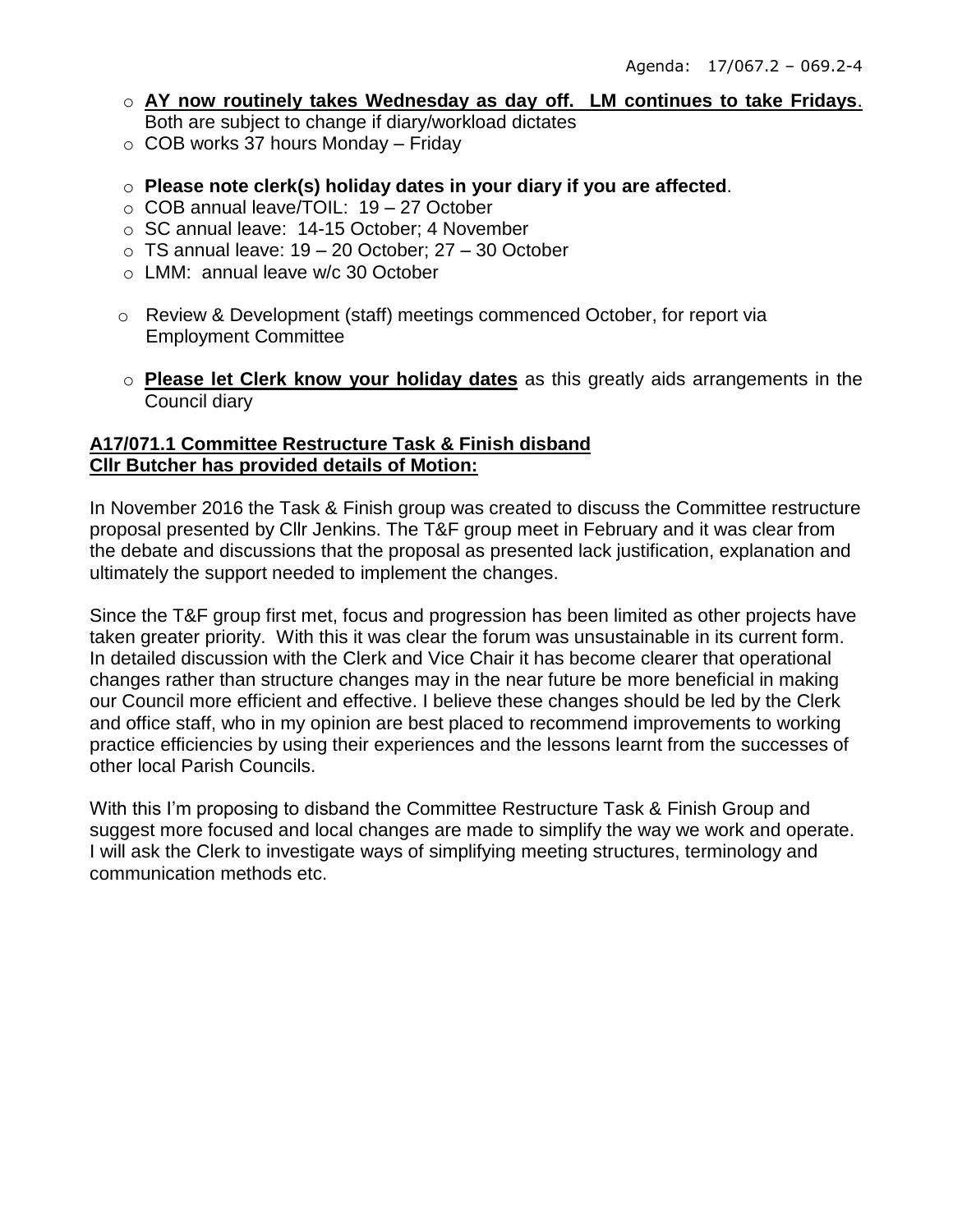#### **HISTON & IMPINGTON PARISH COUNCIL**

#### **FINANCE REPORT**

| <b>REPORT TO:</b> | <b>Full Council</b>                   | <b>10 October 2017</b> |
|-------------------|---------------------------------------|------------------------|
| <b>AUTHOR/S:</b>  | Lynda Marsh, Office<br><b>Manager</b> |                        |

# **Purpose**

To list accounts paid by delegated approval, and payment of outstanding accounts

o Accounts paid by delegated approval – to note only:

| <b>Expenses paid by</b><br><b>DDR</b> |                                                            |            |       |        |
|---------------------------------------|------------------------------------------------------------|------------|-------|--------|
| <b>Beneficiary</b>                    | Description                                                | <b>Net</b> | Vat   | Gross  |
| <b>Unity Bank</b>                     | Quarterly service charge                                   | 18.00      |       | 18.00  |
| Barclaycard                           | Notice board, postage, staff uniform, projector<br>bracket | 428.39     | 69.28 | 497.67 |
| Sharp Copy IT Ltd                     | Copier reading                                             | 65.52      | 13.10 | 78.62  |
| London Fuel Ltd                       | Unleaded fuel                                              | 23.67      | 4.74  | 28.41  |
| <b>British Gas</b>                    | Gas account                                                | 236.72     | 11.83 | 248.55 |
|                                       |                                                            |            |       |        |
| <b>Total</b>                          |                                                            | 772.30     | 98.95 | 871.25 |

| <b>Expenses paid</b><br><b>Cheque</b> |                                                  |            |        |          |
|---------------------------------------|--------------------------------------------------|------------|--------|----------|
| <b>Beneficiary</b>                    | Description                                      | <b>Net</b> | Vat    | Gross    |
| PKF Littlejohn LLP                    | Annual audit fee                                 | 800.00     | 160.00 | 960.00   |
| Celexon Ltd -<br>Projector Shop 24    | Part order – projector and screen, ceiling mount | 894.13     | 178.83 | 1,072.96 |
| Total                                 |                                                  | 1,694.13   | 338.83 | 2,032.96 |

# **Accounts for approval:**

| <b>Expenses paid by</b>    |                                                       |        |        |        |
|----------------------------|-------------------------------------------------------|--------|--------|--------|
| <b>BACS</b>                |                                                       |        |        |        |
| <b>Beneficiary</b>         | Description                                           | Net    | Vat    | Gross  |
| Keep Britain Tidy          | Postage for litter bags                               | 25.00  | 5.00   | 30.00  |
| Roger Hovells              | Office cleaning                                       | 30.00  |        | 30.00  |
| <b>CBS Office Supplies</b> | Stationery                                            | 25.60  | 5.12   | 30.72  |
| <b>CPRE</b>                | Planning Workshop – 2 Cllrs attending                 | 40.00  |        | 40.00  |
| <b>ESPO</b>                | Office equipment                                      | 34.82  | 6.97   | 41.79  |
| <b>CAPALC</b>              | Clerk's catch up day x 2                              | 50.00  |        | 50.00  |
| <b>Ridgeons Ltd</b>        | Hardwood & post mix for Pump repair                   | 81.49  | 16.30  | 97.79  |
| Data Shredders             | Confidential shredding                                | 98.75  | 19.75  | 118.50 |
| <b>PRS</b> for Music       | Annual fee                                            | 90.39  | 18.08  | 108.47 |
| Site & Maintenance         | Install notice board, supply & fit cap for electrical | 125.00 | 25.00  | 150.00 |
|                            | socket on The Green                                   |        |        |        |
| M Scott Assoc Ltd          | Professional advice - Milton Road                     | 200.00 | 40.00  | 240.00 |
| <b>CAPALC</b>              | Councillor training x 3                               | 280.00 |        | 280.00 |
| L M Dewar Cleaning         | Pavilion cleaning                                     | 354.31 |        | 354.31 |
| SD Groundscare             | Soil, grass seed                                      | 354.95 | 22.39  | 377.34 |
| <b>Illiffe Print</b>       | <b>Newsletter</b>                                     | 545.45 |        | 545.45 |
| <b>Binder Loams</b>        | 'Surrey' loams                                        | 737.60 | 147.52 | 885.12 |